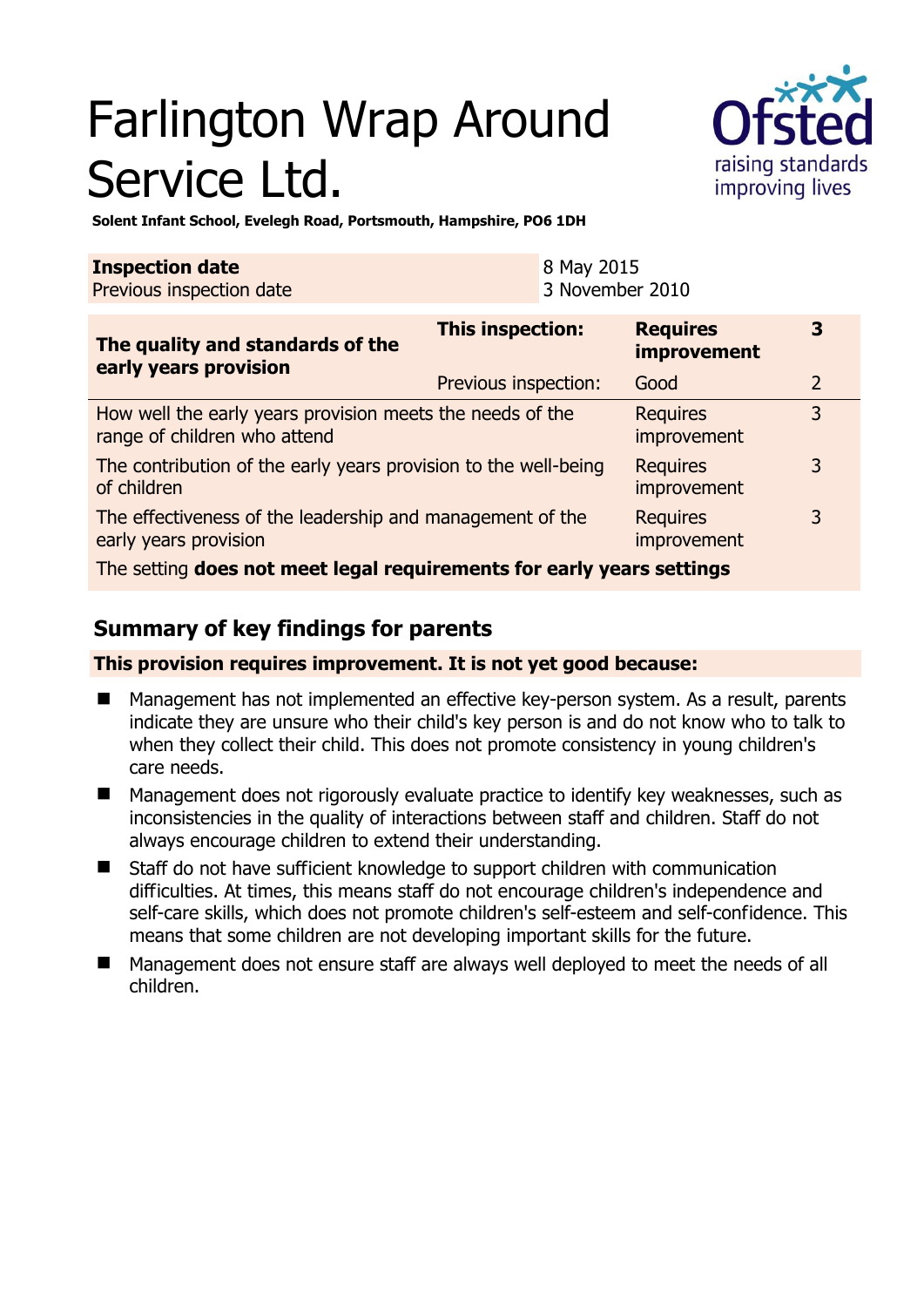#### **It has the following strengths**

- Staff provide a welcoming environment and children look forward to attending their sessions.
- Children behave well, and staff encourage tolerance and acceptance. This prepares children for the diversity of the world in which they live.
- Staff plan and provide a good range of activities for children. Partnerships with the school are strong and this promotes consistency in children's care and learning.
- The director is committed to continuous improvement. She quickly acts on advice and the views of parents, children and staff, implementing changes to benefit children.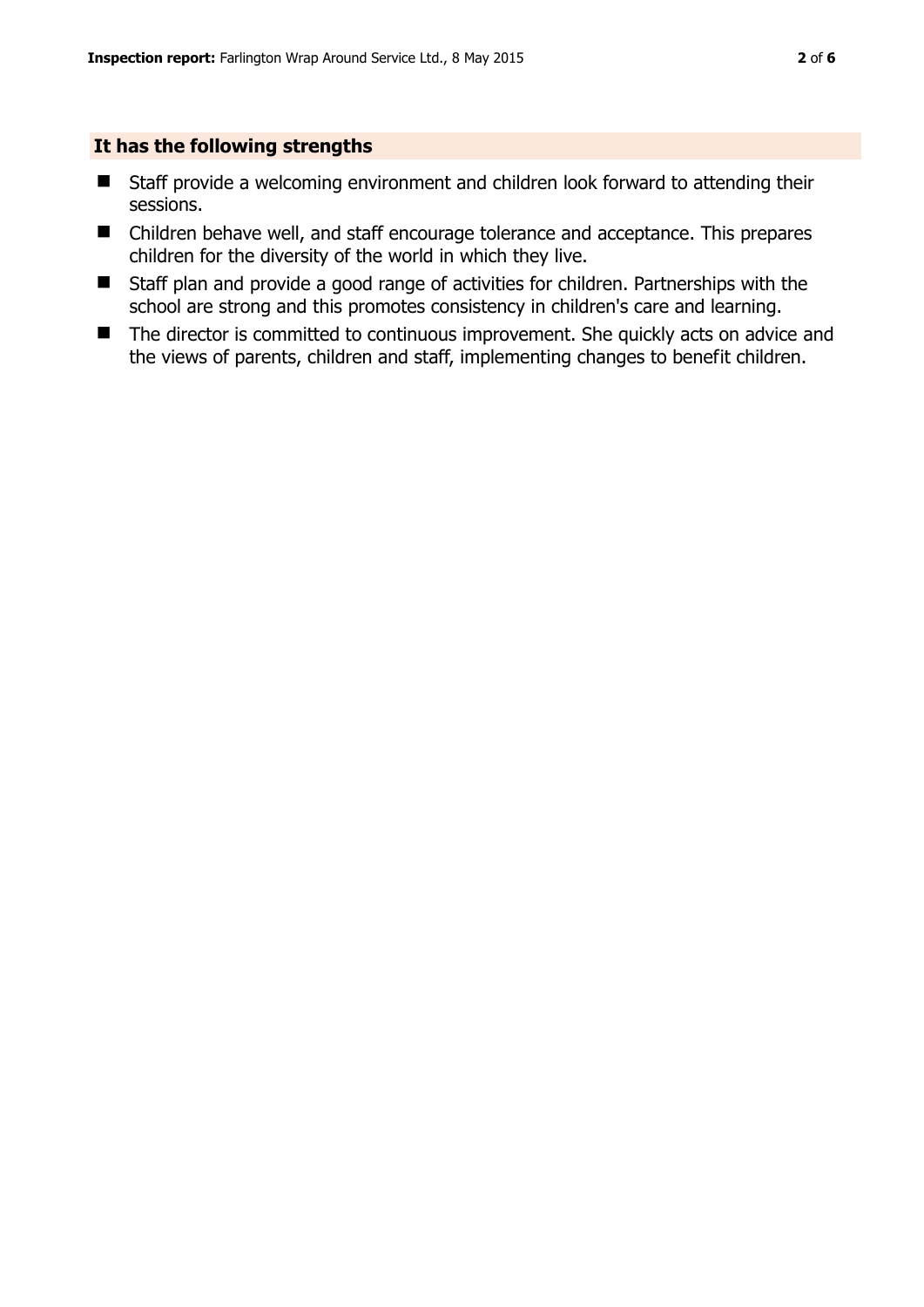# **What the setting needs to do to improve further**

## **To meet the requirements of the Early Years Foundation Stage the provider must:**

- develop the key-person approach and ensure parents are informed who is their child's key person, to promote a two-way flow of information sharing with parents and to ensure children's care is fully tailored to their needs
- ensure all staff have the skills to effectively support children with additional needs.

## **To further improve the quality of the early years provision the provider should:**

- $\blacksquare$  strengthen systems to review and assess practice, including staff supervisions, to develop their personal effectiveness and the quality of their interactions with the children to improve children's learning
- review the organisation of staff deployment to consistently meet the needs of all children.

## **Inspection activities**

■ The inspector toured the premises,

inside and outside.

- The inspector observed the interactions between staff and children, and spoke to them at appropriate times.
- The inspector spoke to parents and took account of their views.
- The inspector completed a joint observation with the director.
- The inspector sampled relevant documentation and discussed leadership and management with the director.

**Inspector**  Emma Dean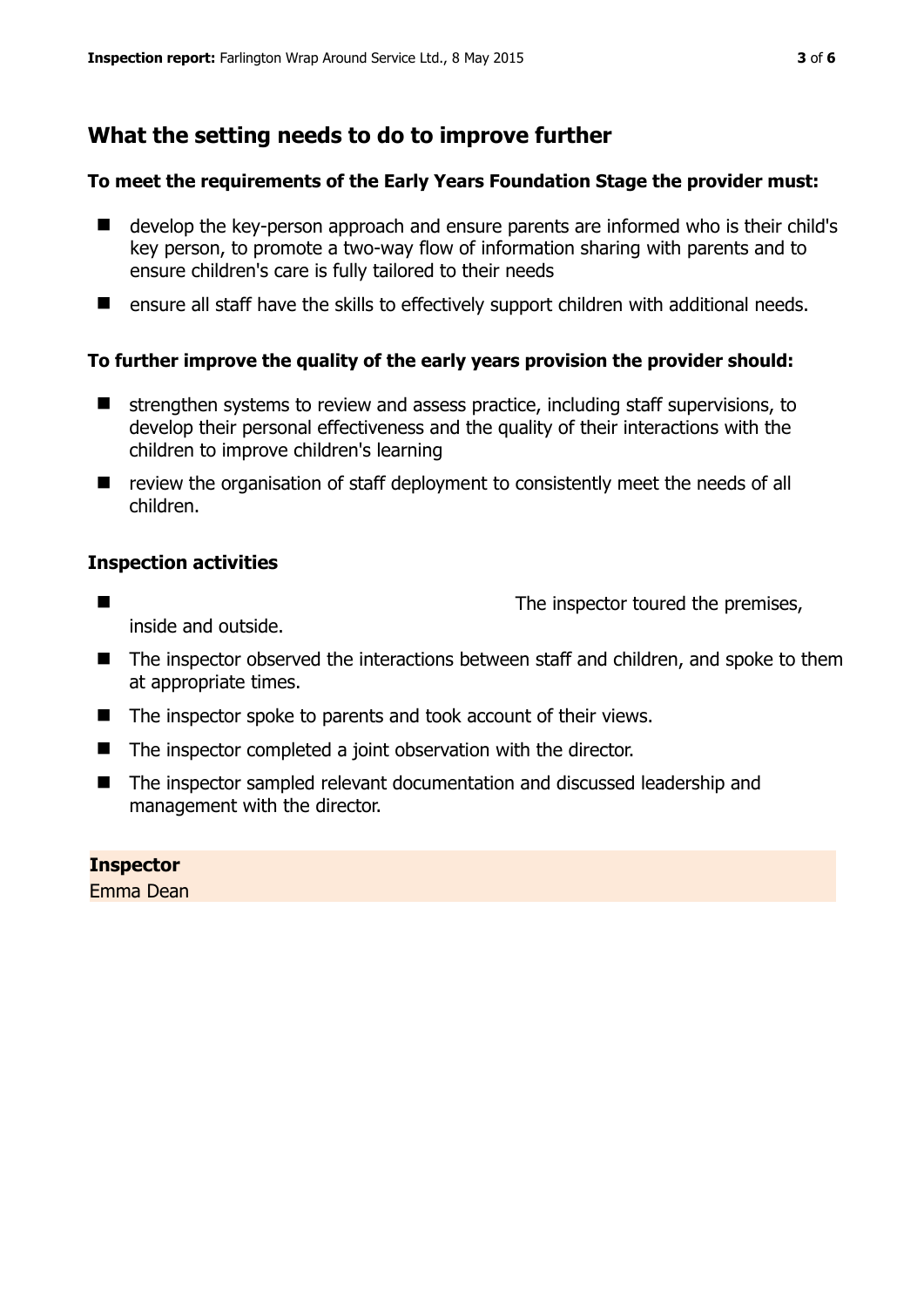## **Inspection findings**

## **How well the early years provision meets the needs of the range of children who attend. This requires improvement**

Children enjoy a range of activities and resources. For example, the craft table provides children with the opportunity to practise skills learnt at school and links with celebrations at school that day. Children demonstrate a good knowledge of the daily routines as they put away their school bags, promoting a sense of belonging. Staff identify children's needs and liaise with school staff to promote continuity in their care and learning. However, the quality of the staff's interaction with children is variable and some miss opportunities to extend children's learning. For example, some staff did not respond to children attempting to communicate through sounds and sign language. Some staff did not engage in meaningful conversation with children during mealtimes or notice children's interest in experimenting with the colours of food on a plate.

### **The contribution of the early years provision to the well-being of children requires improvement**

Staff encourage children to share, take turns and play cooperatively together. As a result, children's behaviour is good. For example, children happily share tablet computers, waiting patiently for their turn. Children make their own rules for the provision and staff provide gentle reminders to help children to keep them. For example, staff asked children playing in the den if they thought they were being too noisy. Children replied that they were and reminded each other to be quieter. Staff organise the environment well and children can choose additional resources from open cupboards. The outdoor area is well used and children enjoy the challenging play equipment, which supports their physical development. Staff gather information from parents when children first start. However, management does not identify a named key person for children. This does not promote consistency in younger children's care and learning and, in addition, means that parents do not have a special person to talk to and share information. Snacks and meals are healthy, but staff do not help all children to serve themselves or to drink from open cups.

#### **The effectiveness of the leadership and management of the early years provision requires improvement**

The director follows robust staff recruitment procedures, and implements a thorough induction period to ensure all staff receive safeguarding training. This promotes children's welfare. Although management uses staff supervision to identify staff training needs, this is not fully effective in identifying all weaknesses in practice. Staff are not well deployed to support children during mealtimes due to other duties. The director evaluates the provision regularly and gathers the views of staff, parents and children through meetings and questionnaires. She uses this information to make clear improvement plans, for example, booking staff on to sign language courses so that they can better support children with additional needs.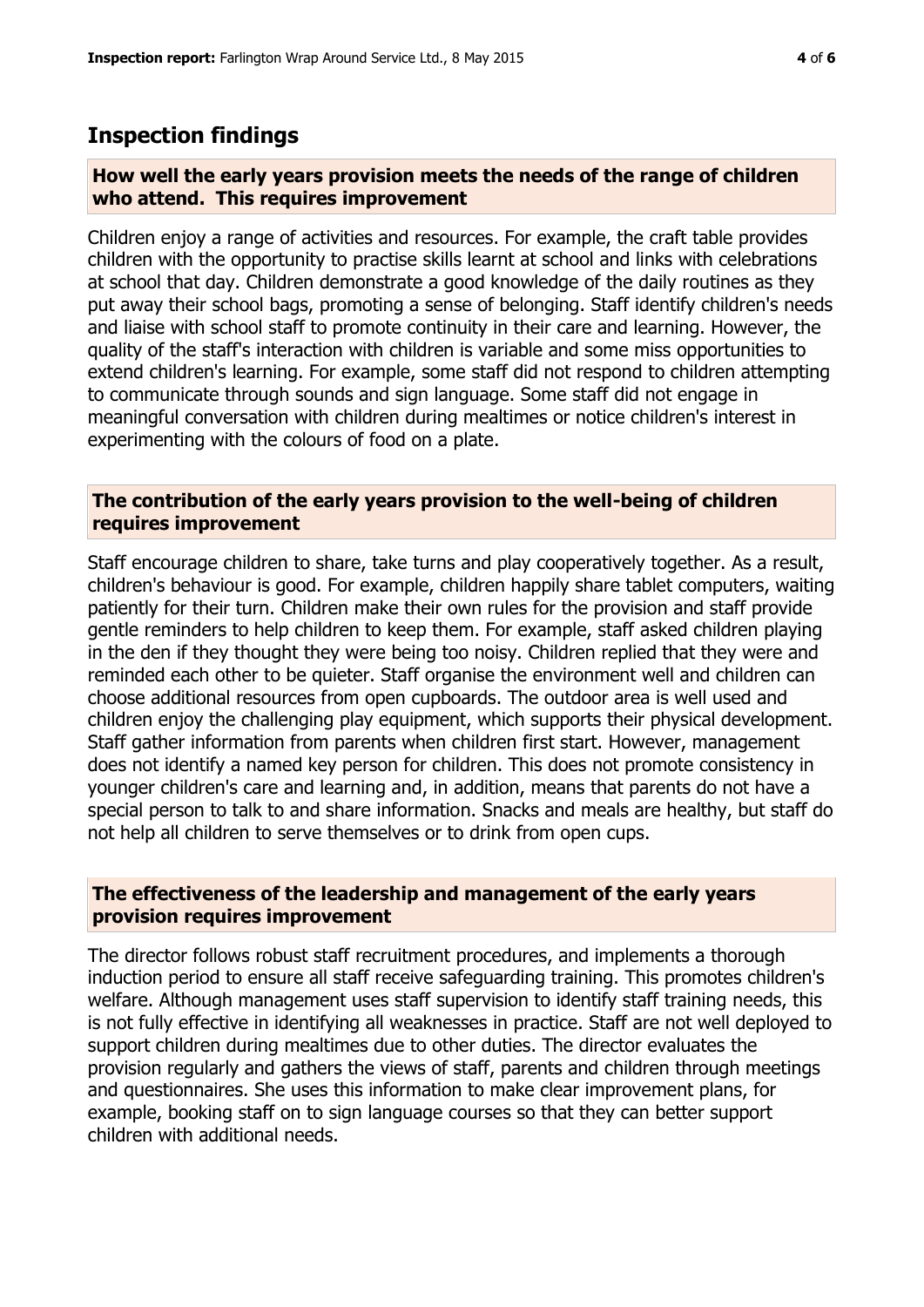# **Setting details**

| Unique reference number       | EY313689                           |  |
|-------------------------------|------------------------------------|--|
| <b>Local authority</b>        | Portsmouth                         |  |
| <b>Inspection number</b>      | 834389                             |  |
| <b>Type of provision</b>      | Out of school provision            |  |
| <b>Registration category</b>  | Childcare - Non-Domestic           |  |
| Age range of children         | $3 - 8$                            |  |
| <b>Total number of places</b> | 40                                 |  |
| Number of children on roll    | 11                                 |  |
| <b>Name of provider</b>       | Farlington Wrap-Around Service Ltd |  |
| Date of previous inspection   | 3 November 2010                    |  |
| <b>Telephone number</b>       | 07986 285282                       |  |

Farlington Wrap Around Service registered in 2004. The provision operates from Solent Infants School, in Portsmouth. The provision is open Monday to Friday, from 7.30am until 9am, and from 3.15pm until 6pm, during school term time. The provision is open during school holidays from 8am to 6pm. There are nine members of staff, six of whom hold relevant childcare qualifications at level 3 or above.

This inspection was carried out by Ofsted under sections 49 and 50 of the Childcare Act 2006 on the quality and standards of provision that is registered on the Early Years Register. The registered person must ensure that this provision complies with the statutory framework for children's learning, development and care, known as the Early Years Foundation Stage.

Any complaints about the inspection or the report should be made following the procedures set out in the guidance 'Complaints procedure: raising concerns and making complaints about Ofsted', which is available from Ofsted's website: www.gov.uk/government/organisations/ofsted. If you would like Ofsted to send you a copy of the guidance, please telephone 0300 123 4234, or email enquiries@ofsted.gov.uk.